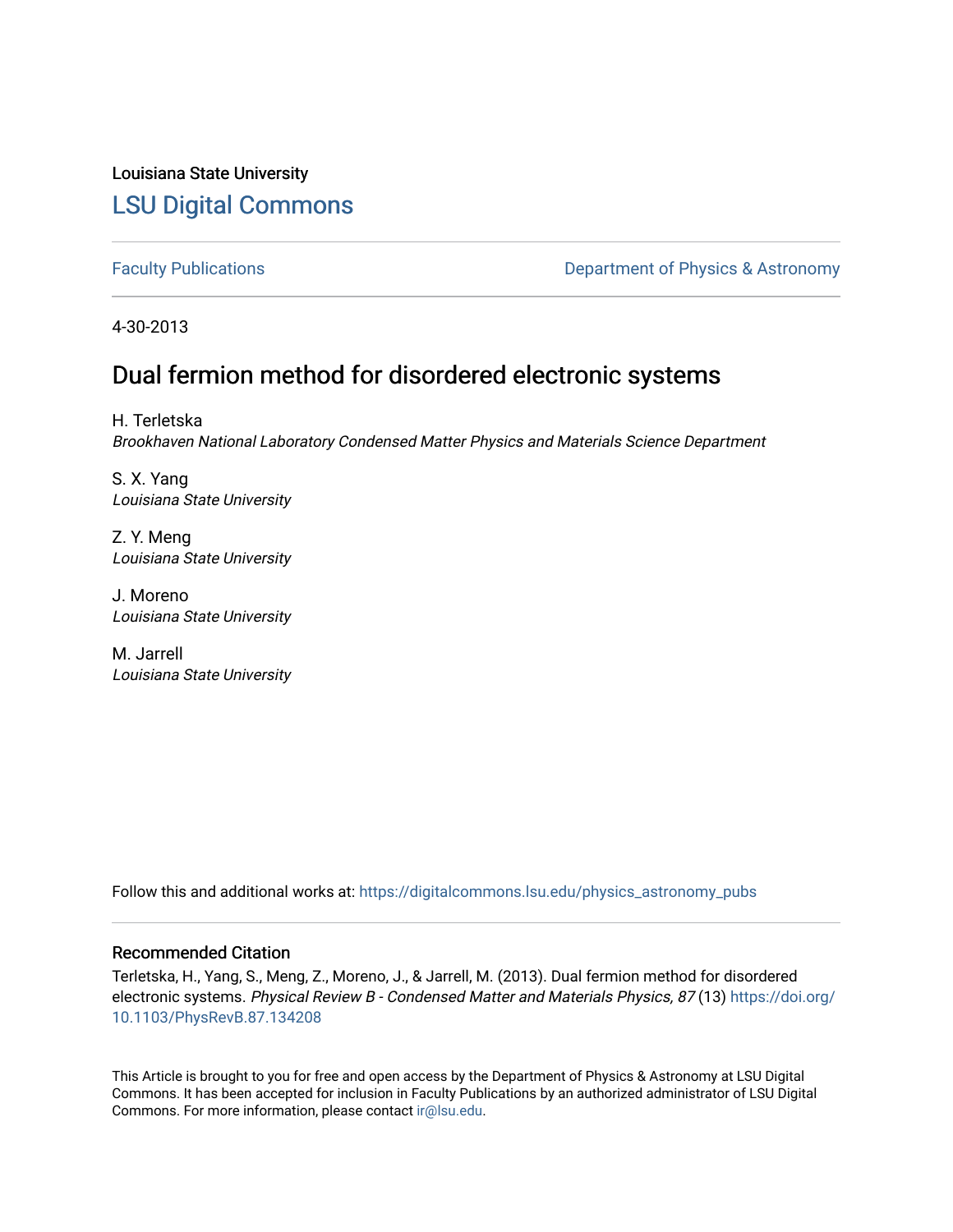

# CHORUS

This is the accepted manuscript made available via CHORUS. The article has been published as:

# Dual fermion method for disordered electronic systems

H. Terletska, S.-X. Yang, Z. Y. Meng, J. Moreno, and M. Jarrell Phys. Rev. B **87**, 134208 — Published 30 April 2013 DOI: [10.1103/PhysRevB.87.134208](http://dx.doi.org/10.1103/PhysRevB.87.134208)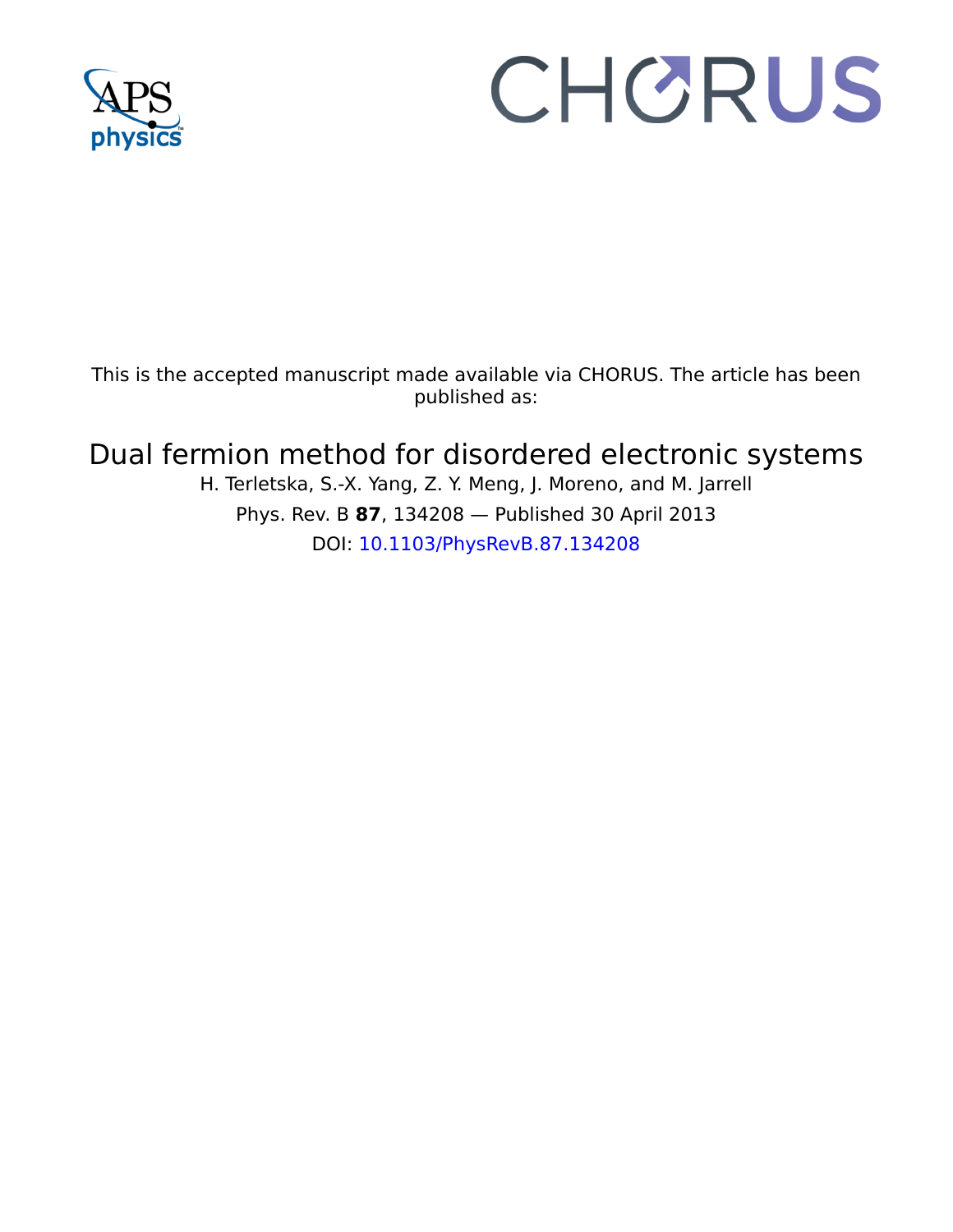# Dual Fermion Method for Disordered Electronic Systems

H. Terletska,<sup>1, \*</sup> S.-X. Yang,<sup>2, 3</sup> Z. Y. Meng,<sup>2, 3</sup> J. Moreno,<sup>2, 3</sup> and M. Jarrell<sup>2, 3</sup>

 $1$ Condensed Matter Physics and Materials Science Department,

Brookhaven National Laboratory, Upton, New York 11973, USA

<sup>2</sup>Department of Physics and Astronomy, Louisiana State University, Baton Rouge, Louisiana 70803, USA

 ${}^3$ Center for Computation and Technology, Louisiana State University, Baton Rouge, Louisiana 70803, USA

While the coherent potential approximation (CPA) is the prevalent method for the study of disordered electronic systems, it fails to capture non-local correlations and Anderson localization. To incorporate such effects, we extend the dual fermion approach to disordered systems using the replica method. The developed method utilizes the exact mapping to the dual fermion variables, and includes inter-site scattering via diagrammatic perturbation theory in the dual variables. The CPA is recovered as a zeroth-order approximation. Results for single- and two- particle quantities show good agreement with a cluster extension of the CPA; moreover, weak localization is captured. As a natural extension of the CPA, our method presents an alternative to existing non-local cluster theories for disordered systems, and has potential applications in the study of disordered systems with electronic interactions.

PACS numbers: 72.15.-v, 71.30.+h, 71.23.-k

# I. INTRODUCTION

Lectronic interactions.<br>
In INTRODUCTION<br>
INTRODUCTION<br>
INTRODUCTION<br>
Comparent interactions.<br>
INTRODUCTION<br>
Comparent in electronic materials<sup>1-9</sup>. It in the density of star<br>
ing of charge carriers and significantly set Disorder, due to doping, impurities or structural defects, is universally present in electronic materials<sup> $1-9$ </sup>. It introduces scattering of charge carriers and significantly affects their motion, and often plays a crucial role in determining the transport properties of materials. The most prominent example of such effects is the Anderson localization transition<sup>1</sup>, where the scattering of electrons from random impurities prevents their propagation across the sample. To properly describe this phenomena, one needs to take into account quantum coherent multiple scattering effects of the charge carriers.

show good agreement with a cluster extension of the CPA, more<br>were, weak boxislarion is capabricated as a standard extension of the CPA, an<br>erradion of the extends and anomaly extension as interactions in the study of dis The simplest and the most commonly used theoretical method to study disordered systems is the coherent potential approximation  $(CPA)^{10-12}$ . It is a single-site self-consistent mean field approximation, in which the real system is replaced by an effective medium described by a local coherent potential (momentum independent self-energy) which comprises the effects of the random potential on the motion of the electrons. While the CPA is a successful effective medium theory for the description of one-electron properties, especially in realistic calculations of random alloys<sup>11–14</sup>, it is far from a complete theory for disordered systems. For example, its single-site nature leaves out disorder-induced non-local correlation effects involving different scatterers, which are responsible for finer details in the density of states. The most significant drawback of the CPA is, however, its failure to capture backscattering effects on the electron transport, and hence, electron localization.

A natural extension of a single-site theory is to use a finite sized cluster self-consistently embedded in the averaged effective medium. Cluster extensions of the CPA such as the Molecular CPA<sup>15</sup> or the Dynamical Cluster Approximation  $(DCA)^{16}$  provide systematic improvements to the CPA, by capturing non-local correlations within the cluster<sup>14</sup>. For example, in the DCA, the selfenergy acquires momentum dependence by taking into account multiple scattering effects within the cluster. As a result, the DCA captures fine structures and band tails in the density of states. It systematically restores some set of the maximally crossed diagrams known to be responsible for Anderson localization; however, it does not capture the transition itself<sup>16</sup>.

The goal of this paper is to provide a systematic improvement upon the existing effective medium theories for disordered electronic systems, which will satisfy the following criteria: it recovers the CPA as a limiting case; like the DCA, it provides systematic non-local correction to the CPA; it properly describes the single-particle quantities with detailed structures in the density of states; unlike the CPA, it can provide finite vertex corrections from backscattering processes to the conductivity in low dimensions  $(d \leq 2)$ ; and it can also be used to study interacting disordered systems<sup>17</sup>.

The method we pursue here is the Dual Fermion (DF) formalism 18–20, originally developed for interacting systems without disorder. It is complementary to existing non-local cluster approaches. It treats local correlations explicitly in the "impurity" solver, and non-local correlations perturbatively. So, if a geometric series of relevant diagrams is included, it has a potential to capture localization. Here we present such a DF method for disordered non-interacting systems, as an alternative effective medium theory which provides important non-local physics beyond the CPA.

The DF formalism is based on a set of auxiliary variables (dual fermions) which are introduced into the path integral representation of the lattice partition function via a canonical transformation<sup>18,21,22</sup>. It maps the lattice onto an impurity embedded in a self-consistently determined DF lattice. The DF lattice problem is treated via a perturbation theory involving the DF bare Green function, which is the difference between the lattice and impurity Green functions, and the impurity full vertex as the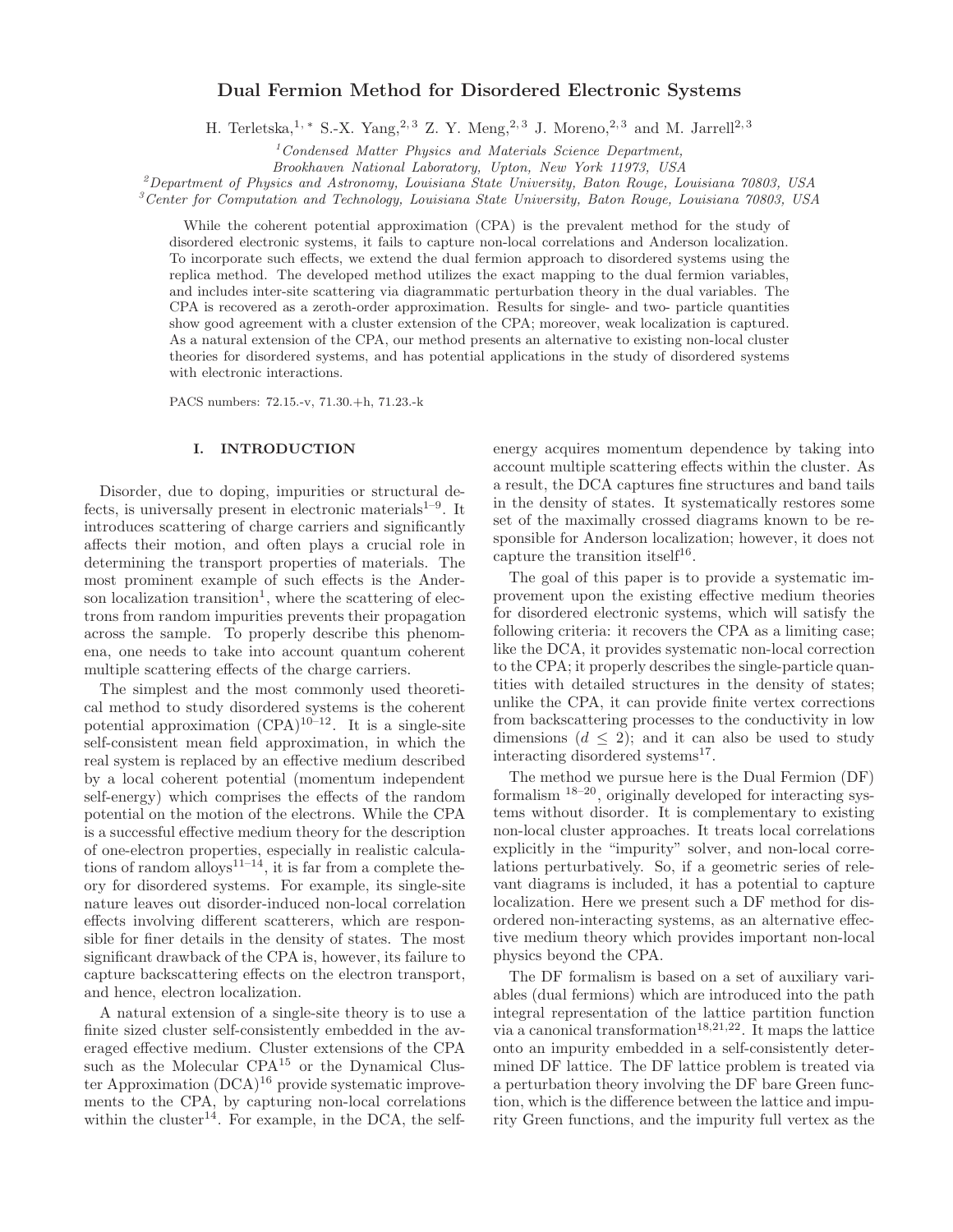effective bare  $DF$  interaction<sup>23</sup>. For systems with disorder, the DF mapping has to be done differently. In particular, as observables are calculated by taking derivatives of the free energy, the DF formalism for the disordered case needs to be constructed from the disorder-averaged free energy  $\langle \ln Z \rangle_{av}$  instead of from the partition function Z as in References 18,19.

In this paper we employ the replica method  $24$  to deal with such averaging. We extend the DF method to systems with disorder, and construct the DF mapping directly on the Green function. We demonstrate that our method shows remarkable agreement for the singleparticle Green function with the results obtained from large-cluster DCA calculations. It successfully accounts for weak localization in the conductivity with finite vertex corrections. The developed scheme presents a powerful non-local alternative to the existing cluster extensions of the CPA, with a broad venue of applications, including the possibility of treating both electron-electron interactions and disorder on equal footing, or even replacing the CPA in electronic structure calculations.

This paper is organized as follows. Section II outlines the model and the details of the replica based dual fermion formalism. Here we also discuss constraints the replica limit introduces on the topology of the single and two-particle diagrams. In section III we present and discuss our numerical results for the single-particle Green function, which are benchmarked with the CPA and DCA data. We then provide a conductivity calculation with finite v ertex corrections to the CPA. In section IV we present our conclusions and future perspectives.

# II. FORMALISM

# A. Replica method

We consider the Anderson model of non-interacting electrons subjected to a random diagonal disorder potential. It is described by the Hamiltonian

$$
H = -\sum_{\langle ij \rangle} t_{ij} (c_i^{\dagger} c_j + h.c.) + \sum_i v_i n_i, \tag{1}
$$

where  $t_{ij}$  is the electronic hopping probability (4t = 1) sets the unit of energy),  $c_i^{\dagger}(c_i)$  is the creation (annihilation) operator for an electron on site  $i$ . The disorder is modeled by the local random potential  $v_i$ , a sitedependent random quantity, with a uniform ("box") disorder distribution,  $p(v_i) = \frac{1}{W} \Theta(\frac{W}{2} - |v_i|)$ , where W measures the strength of the disorder. We emphasize that the DF formalism developed here can be equally applied to other disorder distributions  $P(v)$ .

The disorder averaged lattice Green function is given by

$$
\langle G_k(w_n) \rangle_{av} = -\frac{\delta}{\delta \eta_{wk}} \langle \ln Z(v_i, \eta_{wk}) \rangle_{av} |_{\eta_{wk}=0}, \qquad (2)
$$

with  $\langle (...) \rangle_{av} = \int dv p(v) (...)$  indicating a disorder averaged quantity, and  $\eta_{wk}$  is a source field.

In the replica method, the relation  $\ln Z = \lim_{m\to 0} \frac{\dot{Z}^m - 1}{m}$  $\frac{m}{m}$  is employed, with m being the number of replicas<sup>16,25,26</sup>. Hence, the disorderaveraged Green function of Eq. (2) can be rewritten in terms of the  $m$ -th power of  $Z$  instead of a logarithm. As discussed in References 16,25, taking the replica limit,  $m \to 0$ , eliminates closed loop diagrams in the perturbation series expansion for the disorder averaged Green function. As a result, it properly accounts for the effect of the partition function in the denominator of the unreplicated theory.

Using Grassmann functional integrals for quantum averaging, and the replica method for disorder averaging, we rewrite Eq. (2) as

$$
\langle G_k(w) \rangle_{av} = - \lim_{m \to 0} \frac{1}{m} \frac{\delta}{\delta \eta_{wk}} \left\langle \int \mathcal{D}\bar{c} \mathcal{D}c e^{-S[c^{\alpha}, \bar{c}^{\alpha}]} \right\rangle_{av} \Big|_{\eta_{wk} = 0},\tag{3}
$$

where  $\mathcal{D}c \equiv \prod_{wk\alpha} dc_{wk}^{\alpha}$ , and  $\alpha$  is the replica index. The lattice action

$$
S = \sum_{wk\alpha} \bar{c}_{wk}^{\alpha} (-iw_n + \varepsilon_k - \mu + \eta_{wk}) c_{wk}^{\alpha} + \sum_{i\alpha} v_i \int_0^{\beta} d\tau n_i^{\alpha}(\tau),
$$
\n(4)

where  $w_n = (2n + 1)\pi T$  are the Matsubara frequencies,  $\varepsilon_k$  is the lattice bare disperssion, and  $\mu$  is the chemical potential. Averaging over the distribution  $p(v)$  in Eq. (4), we obtain

$$
S = \sum_{wk\alpha} \bar{c}_{wk}^{\alpha}(-iw_n + \varepsilon_k - \mu + \eta_{wk})c_{wk}^{\alpha} + \sum_{i} W(\tilde{n}_i), \tag{5}
$$

where  $W(\tilde{n}_i)$  is the elastic, effective interaction between electrons of different replicas. It is local in space and nonlocal in time, and may be expressed through cumulants  $\langle v^l \rangle_c$  as<sup>16</sup>

$$
e^{-W(\tilde{n}_i)} = \int dv_i p(v_i) e^{-v_i \sum_{\alpha} \int d\tau n_i^{\alpha}(\tau)}
$$
  
= 
$$
e^{-\sum_{l=2}^{\infty} \frac{1}{l!} \langle v^l \rangle_c} (\sum_{\alpha} \int d\tau n_i^{\alpha}(\tau))^l.
$$
 (6)

#### B. Dual fermion mapping

To construct the DF formalism for disordered electronic systems, we follow the original DF procedure<sup>18</sup>. The DF mapping is performed in three major steps.

First, we introduce an effective single-site impurity reference problem by formally rewriting the original action as

$$
S = \sum_{i} S_{imp}[c^{\alpha}, \bar{c}^{\alpha}] - \sum_{wk\alpha} \bar{c}^{\alpha}_{wk} (\Delta_w - \varepsilon_k - \eta_{wk}) c^{\alpha}_{wk}, \tag{7}
$$

with an effective impurity action (containing the disorder vertex,  $W(\tilde{n}_i)$ 

$$
S_{imp} = \sum_{\alpha w} \bar{c}_{iw}^{\alpha} (-iw - \mu + \Delta_w) c_{iw}^{\alpha} + W(\tilde{n}_i). \tag{8}
$$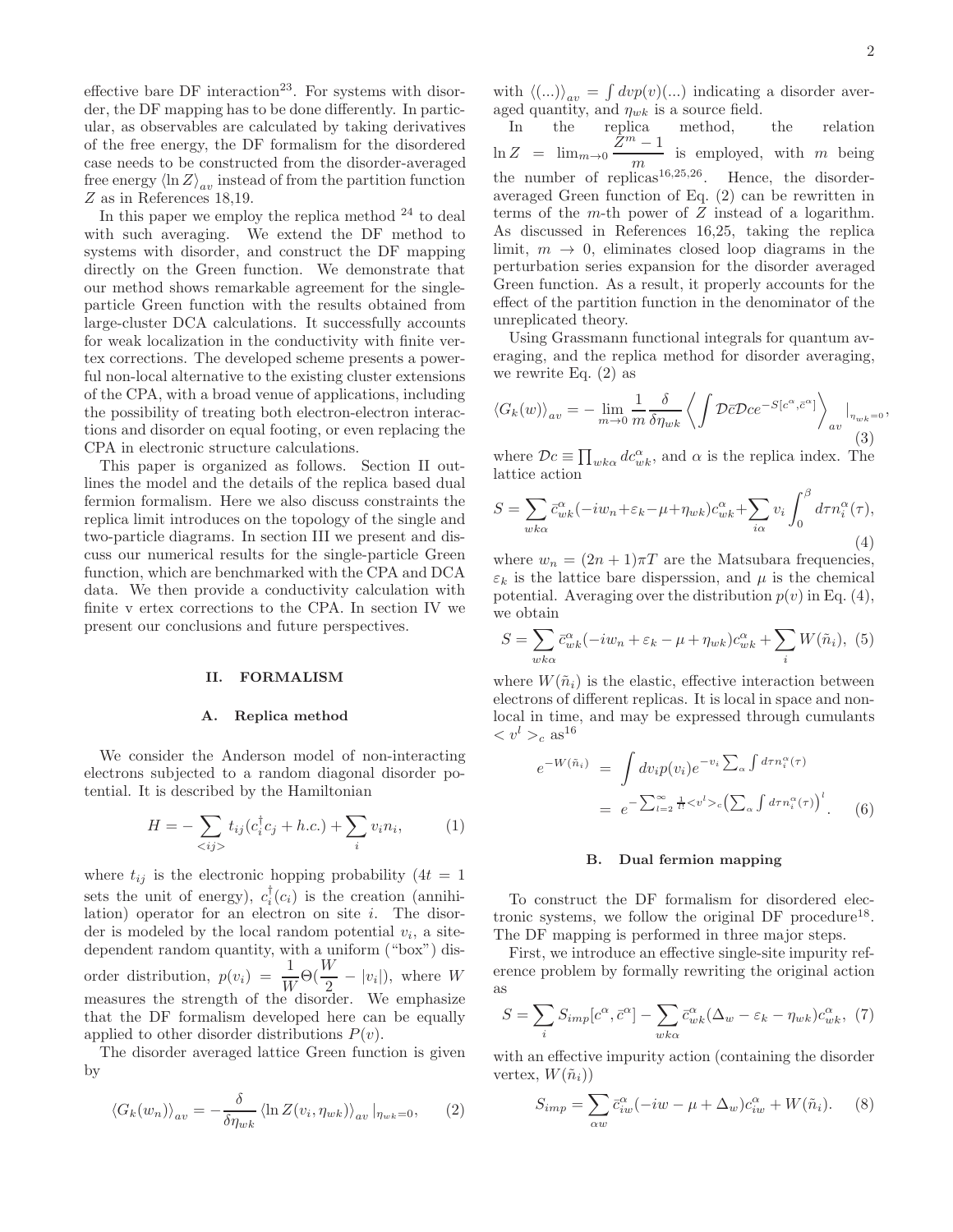Here  $\Delta_w$  is a local, and yet unknown, hybridization function describing the interaction of the impurity with the effective medium. As in the original DF formalism<sup>18</sup>, it is assumed that all the properties of the impurity problem, i.e., the single-particle Green function

$$
g_{imp}(w) = -\lim_{m \to 0} \frac{1}{m} \sum_{\alpha=1}^{m} \int \mathcal{D}\bar{c} \mathcal{D}c \, e^{-S_{imp}} c_w^{\alpha} \bar{c}_w^{\alpha}, \qquad (9)
$$

and the two-particle Green functions

$$
\chi_{imp}(w, w') = -\lim_{m \to 0} \frac{1}{m} \sum_{\alpha, \beta=1}^{m} \int \mathcal{D}\bar{c} \mathcal{D}c \, e^{-S_{imp}} \times c_w^{\alpha} c_w^{\beta} \bar{c}_{w'}^{\alpha} \bar{c}_{w}^{\alpha}
$$
\n(10)

can be calculated. In our case, these are local CPA quantities. Our task is to express the original lattice Green function and other properties via such quantities of the CPA impurity problem. What has been accomplished so far in Eq. (7) is that the local part of the lattice action has been moved to the effective impurity.

In the second step of the DF procedure, we introduce the auxiliary ("dual" fermions) degrees of freedom. In doing so, we transfer the non-local part of the action in Eq. (7) to the dual variables. As a result, the original real fermions carry information about the local part only. The transformation to dual fermions is done via a Gaussian transformation of the non-local part of Eq. (7),

$$
e^{\bar{c}_{wk}^{\alpha} A_{wk}^2 c_{wk}^{\alpha}} = \frac{A_{wk}^2}{\lambda_w^2} \int \mathcal{D}\bar{f} \mathcal{D}f e^{-\lambda_w (\bar{c}_{wk}^{\alpha} f_{wk}^{\alpha} + \bar{f}_{wk}^{\alpha} c_{wk}^{\alpha}) - \frac{\lambda_w^2}{A_{wk}^2} \bar{f}_{wk}^{\alpha} f_{wk}^{\alpha}} \tag{11}
$$

with  $A_{wk}^2 = (\Delta_w - \varepsilon_k - \eta_{wk}),$  and  $\lambda_w$  yet to be specified.

With such a transformation, the lattice Green function of Eq. (3) can be rewritten as

$$
\langle G_k(w) \rangle_{av} = - \lim_{m \to 0} \frac{1}{m} \frac{\delta}{\delta \eta_{wk}} \frac{(\Delta_w - \varepsilon_k - \eta_{wk})}{\lambda_w^2} \times \int \mathcal{D} \bar{f} \mathcal{D} f \, e^{-\sum_{wk\alpha} \lambda_w^2 \bar{f}_{wk}^{\alpha} (\Delta_w - \varepsilon_k - \eta_{wk})^{-1} f_{wk}^{\alpha}} \times \int \mathcal{D} \bar{c} \mathcal{D} c \, e^{-\sum_i S_{site}^i [\bar{c}_i^{\alpha}, c_i^{\alpha}; \bar{f}_i^{\alpha}, f_i^{\alpha}]} \big|_{\eta_{wk} = 0}.
$$
\n(12)

in which the replicated action for site  $i$  is of the form

$$
S_{site}^{i} = S_{imp} + \sum_{\alpha w} \lambda_w \left( \bar{c}_{iw}^{\alpha} f_{iw}^{\alpha} + \bar{f}_{iw}^{\alpha} c_{iw}^{\alpha} \right). \tag{13}
$$

In Eq. (12) the inter-site coupling is transferred to a coupling between dual fermions.

In the third step of the DF mapping, we integrate out the real fermions from the local site action  $S_{site}^i$  for each site i separately, i.e.,

$$
\int \prod_{\alpha w} d\bar{c}_i^{\alpha} dc_i^{\alpha} e^{-S_{site}[\bar{c}_i^{\alpha}, c_i^{\alpha}; \bar{f}_i^{\alpha}, f_i^{\alpha}]}
$$
\n
$$
= Z_{imp} e^{-\sum_{w\alpha} \lambda_w^2 g_{imp}(w) \bar{f}_{iw}^{\alpha} f_{iw}^{\alpha} - V_{d,i}^{\alpha,\beta} [\bar{f}_i^{\alpha}, f_i^{\beta}], \quad (14)
$$

in which  $Z_{imp}$  is the partition function for the replicated impurity system. As in the clean case 18–20, formally this can be done up to infinite order, which makes the mapping to the DF variables exact. Choosing for convenience  $\lambda_w = g_{imp}^{-1}(w)$ , the lowest-order of the replicated DF potential  $V_{d,i}^{\alpha,\beta}[\bar{f}_i^{\alpha},f_i^{\beta}]$  (non-antisymmetrized) reads as

$$
V_{d,i}^{\alpha,\beta}[\bar{f}_i^{\alpha},f_i^{\beta}] = \frac{1}{2}\gamma(w,w')\bar{f}_{iw}^{\alpha}\bar{f}_{iw'}^{\beta}f_{iw}^{\beta}f_{iw}^{\alpha},\tag{15}
$$

where the CPA full vertex

$$
\gamma(w, w') = -\frac{\chi_{imp}(w, w') - \chi_{0,imp}(w, w')}{g_{imp}(w)^2 g_{imp}(w')^2},
$$
 (16)

with  $\chi_{0,imp}(w, w') = g_{imp}(w)g_{imp}(w')$ . In general <sup>18-20</sup>, the DF vertex  $V_{d,i}^{\alpha,\beta}[\bar{f}_i^{\alpha},f_i^{\beta}]$  contains *n*-body correlation terms introduced by disorder, but in the following discussion we will limit ourselves to the leading quartic term with four external DF fields only.

After taking the derivative with respect to the source field  $\eta_{wk}$ , the Green function of Eq. (12) reads as

$$
\langle G_k(w) \rangle_{av} = (\Delta_w - \varepsilon_k)^{-1} + \frac{\langle G_{d,k}(w) \rangle_{av}}{(\Delta_w - \varepsilon_k)^2 g_{imp}(w)^2}, \tag{17}
$$

where we define the averaged DF Green function as

$$
\langle G_{d,k}(w) \rangle_{av} = - \lim_{m \to 0} \frac{1}{m} \sum_{\alpha'=1}^{m} \int \mathcal{D}\bar{f} \mathcal{D}f \, e^{-\sum_{w k \alpha} S_d^0}
$$

$$
\times \ e^{-\sum_{i \alpha \beta w} V_{d,i}^{\alpha,\beta} [\bar{f}_i^{\alpha}, f_i^{\beta}]} f_{w k}^{\alpha'} \bar{f}_{w k}^{\alpha'}, \tag{18}
$$

and  $S_d^0 = \bar{f}_{wk}^{\alpha} \left[ -\frac{(\Delta_w - \varepsilon_k)^{-1} + g_{imp}(w)}{a^2 - (w)} \right]$  $g_{imp}^2(w)$ 1  $f_{wk}^{\alpha}$  is the non-interacting DF action.

Notice, that for the case of non-interacting dual fermions when dual potential is zero, Eq. (17) reduces to the CPA solution for the lattice Green function with  $\langle G_k(w) \rangle_{av} = \frac{1}{g_{imp}^{-1} + \Delta_w - \varepsilon_k}$ . Hence, the CPA is the zeroth order approximation within our framework.

## C. Dual fermion diagrammatics

While the local CPA solution is recovered as a zeroorder approximation of the dual fermion potential, nonlocal corrections to the CPA self-energy require higher order corrections in  $V_{d,i}^{\alpha,\beta}$ . This is achieved with a standard diagrammatic perturbation expansion of the interacting part of the DF action in Eq. (18). The DF diagrams are constructed similarly to the standard Matsubara diagrams, except that now the lines are renormalized DF Green functions, and the vertex is approximated by the full CPA vertex.

Notice that a non-trivial and crucial difference between the disordered and clean cases is that here the interaction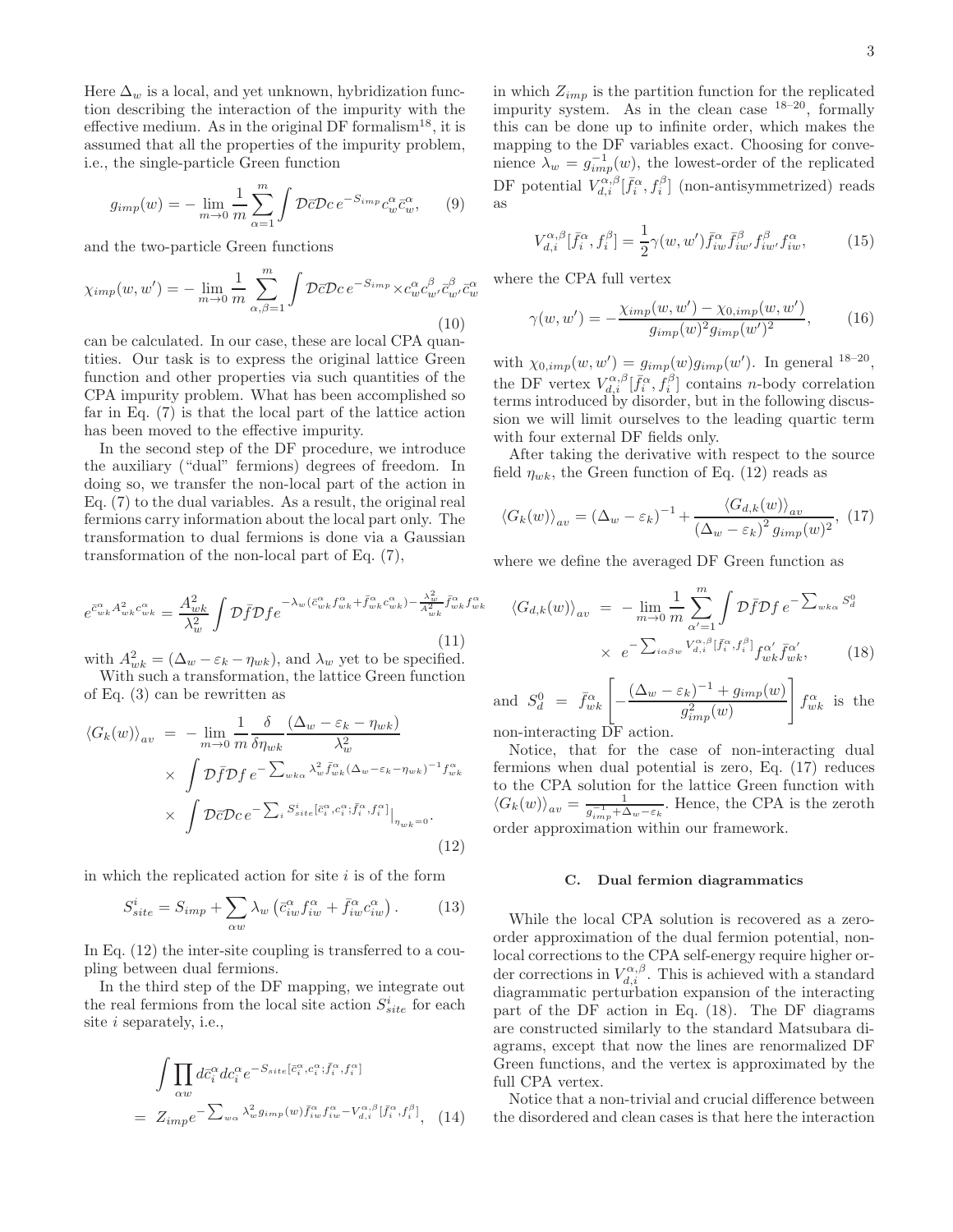

FIG. 1: (color online) The dual fermion self-energy diagrams up to the third order in the perturbation series. The replica limit imposes a constraint on the topology of the diagrams, i.e., all diagrams with closed electron loops, e.g., diagrams  $(a')$ ,  $(b')$  and  $c'$  of Fig. 1) vanish in the replica limit. Here,  $\gamma$ is the CPA full vertex. Diagram a) is local, and vanishes to satisfy the DF self-consistency condition for determining the hybridization function  $\Delta_w$ .

between replicas is off-diagonal, which puts certain constraints on the topology of the Green function graphs. In particular, all diagrams with closed fermion loops vanish (e.g., diagram  $a'$ ),  $b'$ ) and  $c'$ ) of Fig. 1). This is because each closed fermion loop contains one free replica summation which gives an extra factor of  $m$  in Eq. (18), and thus equals to zero when  $m \to 0^{25}$ .

#### III. RESULTS

#### A. Calculation procedure.

The calculation procedure we use here is similar to the clean DF  $case^{18}$ . It is composed of two ma-It is composed of two major steps. First, after solving the impurity (CPA) part, we obtain the averaged impurity Green function  $g_{imp}(w) = \int dv p(v) \frac{1}{\sqrt{2\pi}}$  $\frac{1}{i w_n + \mu - \Delta(w) - v}$  and corresponding impurity vertex  $\gamma$ . These quantities are used in the second step to construct the input for the DF diagrammatic expansion. Here the DF self-energy is calculated self-consistently using standard diagrammatic perturbation theory. After this, the real lattice Green function from Eq. (17) is recalculated such that the non-local correlations are now included. Next, the new hybridization function  $\Delta(w)$  is constructed to parametrize the impurity problem. This is repeated until self-consistency is reached, namely  $\sum_{k} G_{d,k}(w) = 0$ , with all local diagrams  $(e.g., diagram a)$  in Fig. 1) being zero.

#### B. Single-particle properties.

This section presents our main results. The diagram  $b$ ) of Fig. 1 is the lowest non-vanishing contribution to the dual self-energy, with  $\Sigma_d(w_n,k)=-\tfrac{T^2}{N^2}$  $\frac{T^2}{N_c^2} \sum_{q,k'} \gamma_{w_n,w_n}^2 G^d(w_n,k+q) G^d(w_n,k'+q)$ 

 $\times G(w_n, k')$  It already provides some non-local corrections to the CPA solution. However, for our analysis we consider an infinite ladder diagram summation to capture quantum coherence effects from multiple impurity scatterings. In Fig. 2 we present results for the imaginary part of the local single-particle Green function of Matsubara frequency  $\text{Im}G_{\text{loc}}(w_n)$  obtained from a fully self-consistent infinite ladder diagram summation, in both the particle-hole (p-h) and the particle-particle (p-p) channels for the DF self-energy.



FIG. 2: (color online) The imaginary part of the local Matsubara Green function  $\text{Im}G_{r=0}(w_n)$  in  $d = 1$  at  $T = 0.02$ (left panel) and the total density of states (right panel) for different disorder strengths:  $W = 0.25, 1.25, 2.0$  (4t = 1). For comparison, we present data obtained with the CPA, a finite cluster DCA ( $N_c = 20$ ) and the DF methods. Inclusion of inter-site correlations leads to corrections to the CPA Green function (left panel) and the appearance of additional structures at larger disorder in the total density of states (right panel). In each case, the DF method captures the features of the DCA density of states and is in nearly exact agreement with DCA Green function.

To benchmark our results for the effect of non-local correlations to the CPA, we compare our DF data with CPA results and DCA results for cluster size  $N_c = 20$ . The DCA method has been extensively described in the literature, so here we only briefly outline its the main points. As mentioned already in the introduction, the  $DCA^{16,27}$ is a non-local mean-field theory where the original lattice is mapped to the periodic cluster of size  $N_c = L_c^d$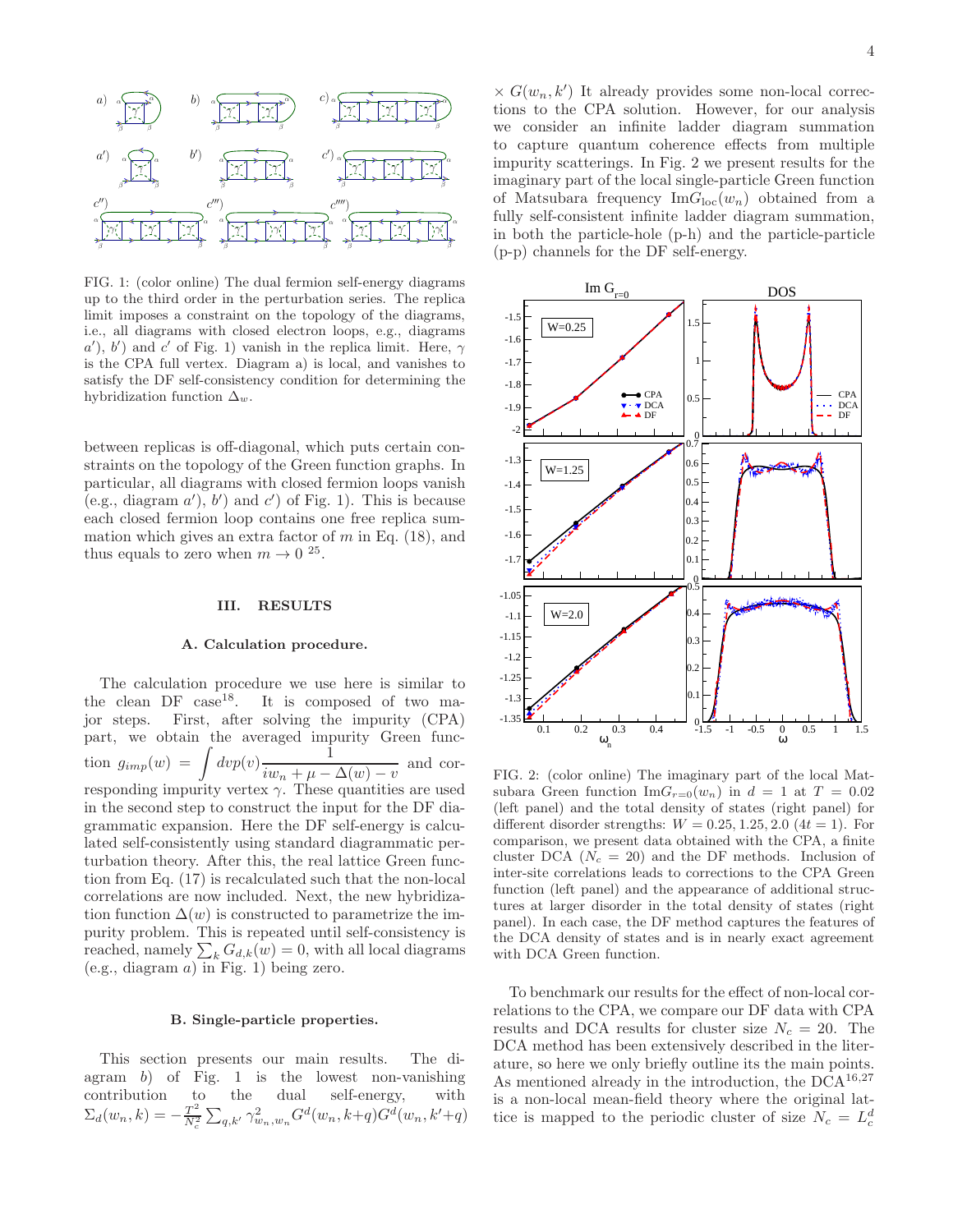

FIG. 3: (color online) Irreducible DF p-h horizontal vertex  $\Gamma^d$  calculated using the parquet equation with crossing contributions from the p-h "vertical" and p-p channels. The fully irreducible vertex is approximated by  $\gamma$ .  $\Gamma^{d,pp}$  and  $F^{d,pp}$  are the irreducible and full p-p vertices, respectively.

embedded in a self-consistently determined host. As a result, the coarse-grained lattice Green function and selfenergy acquire a cluster resolved momentum dependence. Hence, in the DCA, multiple inter-site scattering effects which contribute nonlocal corrections to the self-energy are treated explicitly within the cluster, while the longrange effects are treated on a mean-field level. Notice, that for  $N_c = 1$ , the DCA reduces to the local CPA.

Our results for the local Matsubara Green function (left panel) and the local density of states (DOS) (right panel) calculated at  $T = 0.02$  in one-dimension  $d = 1$ with real and dual fermion lattice size  $L = 100$  (large enough to reflect the thermodynamic limit) at various values of disorder strength  $W = 0.25, 1.25, 2.0$  are shown in Fig. 2. The data for the local Matsubara Green function (left panel) of Fig. 2 show that inclusion of inter-site correlations leads to corrections to the CPA Green function. Both the DF and DCA results show good agreement at small and large disorder strength and differ from the CPA data in qualitatively the same way. The local DOS (right panel) also displays satisfactory agreement between the DF and DCA results. Indeed, for weak disorder  $(W = 0.25)$ , the results from the CPA, DCA and DF calculations are practically the same. As the disorder strength increases, the non-local corrections become important (with finite momentum dependence of the selfenergy) and the differences between the CPA and the DF density of states are more pronounced. The DF successfully captures such correlations by producing additional  $f$ eatures<sup>14</sup> which are also in good agreement with the fully converged DCA result, especially for large disorder strength  $(W = 2.0)$ .

## C. Two-particle properties: nonlocal vertex corrections beyond CPA.

While the CPA provides a good qualitative description of the one-electron properties, it fails to capture backscattering effects on the transport of electrons<sup>23,28</sup>. In the CPA, the two-particle vertex is local and does not depend on the transfer momentum between incoming and outgoing particles. Hence, the CPA conductivity has contributions from the bare p-h bubble only. However, the vertex corrections are crucial for a proper calculation of the conductivity. In low dimensions, they lead to Anderson localization<sup>23,28</sup>. Thus, for a proper description of the disordered transport one needs to go beyond the CPA level in order to incorporate these backscattering contributions and spatial quantum coherence effects.

In our scheme, the full vertex is non-local, so we expect to obtain finite vertex corrections describing "weak" localization effects<sup>3</sup>. As our formalism is best converged on Matsubara frequencies, we calculate the low temperature dc conductivity  $\sigma_{dc}$  as<sup>29,30</sup>

$$
\sigma_{dc} = \frac{\beta^2}{\pi} \Lambda_{xx} \left( \mathbf{q} = 0, \tau = \frac{\beta}{2} \right), \tag{19}
$$

where  $\beta = 1/k_BT$ , the current-current correlation function  $\Lambda_{xx}(\mathbf{q} = \mathbf{0}, \tau) = \langle j_x(\mathbf{q}, \tau) j_x(-\mathbf{q}, 0) \rangle$  in x direction with the current density operator  $j = \sum_k en_{\mathbf{k}}v_x(\mathbf{k})$ , and the electron group velocity  $v_x = \partial \varepsilon(\mathbf{k})/\partial k_x$  is obtained from the bare dispersion  $\varepsilon(\mathbf{k})$ . To get such lattice densitydensity correlation functions, we need to calculate the DF two-particle Green function <sup>18,20</sup>  $\chi^d = -\chi_0^d - \chi_0^d F^d \chi_0^d$ , with  $\chi_0^d = G^d G^d$ . For the disordered case, one has to remember that in the DF vertex  $F<sup>d</sup>$  all diagrams containing closed loops are zero due to the replica constraint.

As usual, the full dual fermion vertex  $F<sup>d</sup>$  is obtained from the Bethe-Salpeter equation<sup>20,23,31</sup>  $F^d = \Gamma^d + \Gamma^d \chi_0^d F^d$ , where  $\Gamma^d$  is the irreducible DF vertex in the p-h horizontal channel (c.f. Fig. 3). To calculate this quantity, we use the parquet equation which accounts for the crossing contributions from the  $p-p$  and the "vertical"  $p-h$  channels<sup>23</sup>. Here, the fully irreducible vertex is approximated by the impurity full vertex  $\gamma$ . This procedure allows us to incorporate the important maximally-crossed diagrams<sup>28</sup> in our analysis. The resulting full conductivity can be decomposed into two parts,  $\sigma = \sigma_0 + \Delta \sigma$ , where  $\sigma_0$  is the mean-field Drude conductivity coming from the bare bubble  $\chi_0$ , and the second (two-particle contribution) part  $\Delta \sigma$ incorporates the vertex corrections.

Our results for the CPA and DF dc conductivity  $\sigma_{dc}$ in dimensions  $d = 1$  and  $d = 2$  are presented in Fig. 4. Including finite vertex corrections, which vanish in the CPA, the data show that the disorder DF method is able to capture weak localization effects leading to a net decrease of the conductivity. In  $d = 1$ , as the disorder strength increases, the DF vertex corrections are more pronounced, while in  $d = 2$  they are much weaker, as expected<sup>3</sup> . Hence, our disorder DF formalism is able to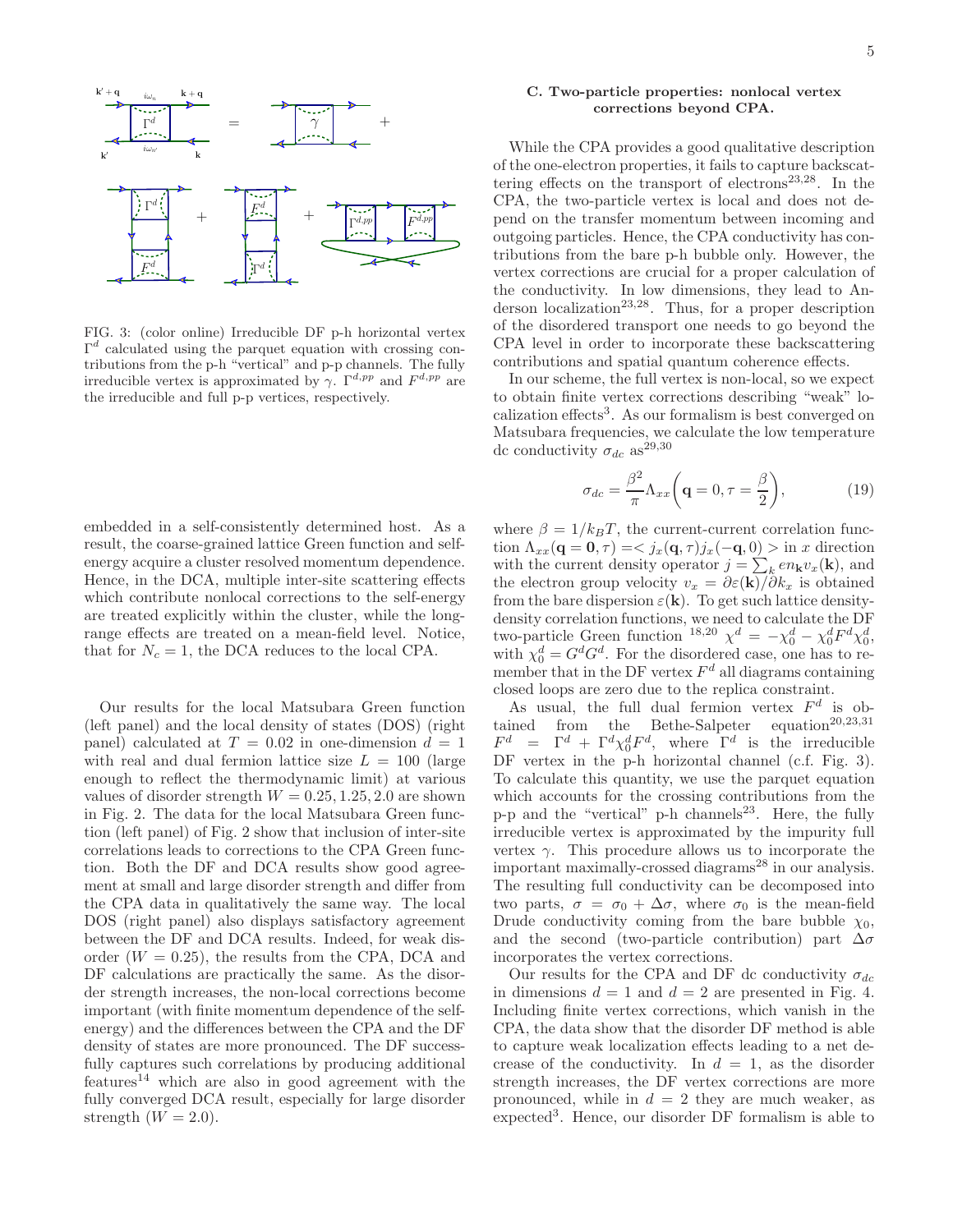improve upon another drawback of the CPA, i.e., it can incorporate the quantum coherence and backscattering



FIG. 4: (color online) Conductivity as function of the disorder strength using the CPA and DF methods. Results are shown for  $d = 1$  and  $d = 2$  at  $T = 0.02$ . Our results show that vertex corrections incorporated in the DF approach allow one to capture weak localization leading to the decrease of the conductivity.

# IV. CONCLUSIONS

We present and extension of the dual fermion ap $proach<sup>18</sup>$  for studying disordered electronic systems using the replica method. The developed disorder DF formalism is a non-local alternative to the existing cluster effective-medium theories beyond the local CPA level. In our approach, the nonlocal inter-site correlations are treated via diagrammatic perturbation theory of dual fermion system, and the CPA is recovered as a zeroorder approximation for the DF potential. Our results for the single-particle Green function show that the disorder DF formalism provides significant corrections to the CPA results. Comparing our data with finite-cluster DCA results we find a rather good agreement. In particular, the disorder DF and DCA methods modify the

Analysis of the two-particle quantities shows that our disorder DF formalism can successfully capture nonlocal vertex corrections, which are completely missed in the CPA scheme. Hence, the presented DF formalism is more appropriate for a proper description of transport in disordered electronic systems. In particular, we find that our method incorporates finite weak localization corrections from backscattering and spatial quantum coherence effects to the conductivity, the precursor effect of Anderson localization.

With all these findings, we believe that our DF disorder scheme is a promising tool for studying a wide variety of physical phenomena, including the interplay of weak localization effects and strong electron interactions, which may be treated on equal footing in our method. Work in this direction  $17$  and generalization to cluster cases  $32$  is in progress. As a possible candidate to replace CPA, its application to study non-local effects in electronic structure calculations is also envisioned.

# Acknowledgments

We thank V. Janis, V. Dobrosavljevic and K. M. Tam for very useful discussions. We also thank K. S. Chen for some help with analytical continuation of our data. Finaly, we thank J. Jarrell for a careful reading of the manuscript. This work is supported by the DOE BES CMCSN grant DE-AC02-98CH10886 (HT) and DOE Sci-DAC grant DE-FC02-06ER25792 (SY and MJ). Additional support was provided by NSF OISE-0952300 (JM), and NSF EPSCoR Cooperative Agreement No. EPS-1003897 (ZM).

- <sup>∗</sup> Electronic address: terletska.hanna@gmail.com
- $^1$  P. W. Anderson, Phys. Rev.  $109, 1492$  (1958).
- $2$  D. J. Thouless, Phys. Rep. 17, 93 (1974).
- <sup>3</sup> P. A. Lee and T. V. Ramakrishnan, Rev. Mod. Phys. 57, 287 (1985).
- <sup>4</sup> D. Belitz and T. R. Kirkpatrick, Rev. Mod. Phys. 66, 261 (1994).
- <sup>5</sup> R. J. Elliott, J. A. Krumhansl, and P. L. Leath, Rev. Mod. Phys. 46, 465 (1974).
- <sup>6</sup> A. MacKinnon and B. Kramer, Phys. Rev. Lett. 47, 1546 (1981).
- <sup>7</sup> B. Kramer and A. MacKinnon, Reports on Progress in Physics 56, 1469 (1993).
- <sup>8</sup> D. Vollhardt and P. Wlfle, Self-Consistent Theory of An-

derson Localization (W. Hanke, Yu.V. Kopaev (Eds.), Electronic Phase Transitions,Elsevier, 1992).

- $9$  F. Evers and A. D. Mirlin, Rev. Mod. Phys. 80, 1355 (2008).
- <sup>10</sup> P. Soven, Phys. Rev. 156, 809 (1967).
- $11$  B. Velický, S. Kirkpatrick, and H. Ehrenreich, Phys. Rev. 175, 747 (1968).
- <sup>12</sup> R. J. Elliott and D. E. Pepper, Phys. Rev. B 8, 2374 (1973).
- <sup>13</sup> S. Kirkpatrick, B. Velický, and H. Ehrenreich, Phys. Rev. B 1, 3250 (1970).
- $14$  A. Gonis, *Green functions for ordered and disordered sys*tems (North-Holland Amsterdam, 1992).
- <sup>15</sup> M. Tsukada, J. Phys. Soc. Jpn. 26, 684 (1969).
- <sup>16</sup> M. Jarrell and H. R. Krishnamurthy, Phys. Rev. B 63,